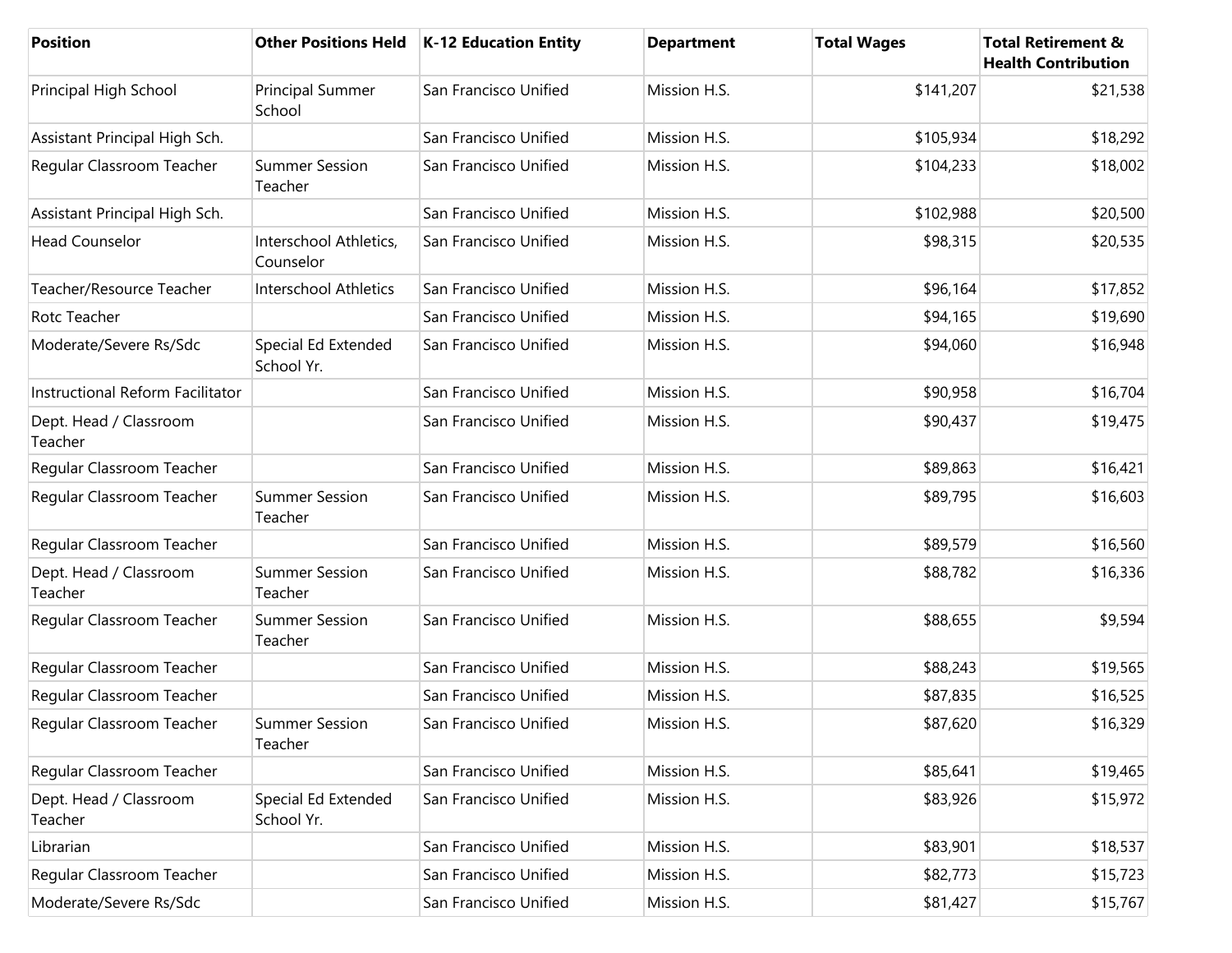| Dept. Head / Classroom<br>Teacher |                                  | San Francisco Unified | Mission H.S. | \$81,059 | \$15,611 |
|-----------------------------------|----------------------------------|-----------------------|--------------|----------|----------|
| Regular Classroom Teacher         |                                  | San Francisco Unified | Mission H.S. | \$80,533 | \$15,518 |
| Regular Classroom Teacher         |                                  | San Francisco Unified | Mission H.S. | \$80,392 | \$15,514 |
| Counselor                         |                                  | San Francisco Unified | Mission H.S. | \$80,196 | \$18,755 |
| Mild/Mod Rs/Sdc (No Autism)       |                                  | San Francisco Unified | Mission H.S. | \$79,862 | \$15,468 |
| Social Worker                     |                                  | San Francisco Unified | Mission H.S. | \$79,750 | \$8,794  |
| Regular Classroom Teacher         | <b>Interschool Athletics</b>     | San Francisco Unified | Mission H.S. | \$79,454 | \$15,392 |
| Regular Classroom Teacher         |                                  | San Francisco Unified | Mission H.S. | \$78,746 | \$15,337 |
| Regular Classroom Teacher         |                                  | San Francisco Unified | Mission H.S. | \$78,412 | \$8,683  |
| Regular Classroom Teacher         |                                  | San Francisco Unified | Mission H.S. | \$74,617 | \$14,952 |
| Orthopedically Impaired Rs/Sdc    |                                  | San Francisco Unified | Mission H.S. | \$74,563 | \$17,793 |
| Regular Classroom Teacher         | <b>Summer Session</b><br>Teacher | San Francisco Unified | Mission H.S. | \$73,976 | \$15,564 |
| Teacher Sab Leave                 | <b>Summer Session</b><br>Teacher | San Francisco Unified | Mission H.S. | \$73,709 | \$14,441 |
| Counselor                         |                                  | San Francisco Unified | Mission H.S. | \$71,320 | \$14,795 |
| Counselor                         | Counselor                        | San Francisco Unified | Mission H.S. | \$71,017 | \$15,060 |
| Moderate/Severe Rs/Sdc            |                                  | San Francisco Unified | Mission H.S. | \$69,496 | \$14,405 |
| Dept. Head / Classroom<br>Teacher |                                  | San Francisco Unified | Mission H.S. | \$68,794 | \$6,650  |
| Regular Classroom Teacher         |                                  | San Francisco Unified | Mission H.S. | \$68,460 | \$17,648 |
| Regular Classroom Teacher         | Interschool Athletics            | San Francisco Unified | Mission H.S. | \$68,418 | \$14,357 |
| Parent & Community<br>Coordinator |                                  | San Francisco Unified | Mission H.S. | \$66,894 | \$21,874 |
| Regular Classroom Teacher         |                                  | San Francisco Unified | Mission H.S. | \$66,891 | \$14,381 |
| Dept. Head / Classroom<br>Teacher |                                  | San Francisco Unified | Mission H.S. | \$66,520 | \$16,855 |
| Parent & Community<br>Coordinator |                                  | San Francisco Unified | Mission H.S. | \$66,346 | \$28,571 |
| Regular Classroom Teacher         |                                  | San Francisco Unified | Mission H.S. | \$65,879 | \$7,608  |
| Senior Clerk Typist               | Senior Clerk Typist              | San Francisco Unified | Mission H.S. | \$65,857 | \$27,252 |
| Secretary II                      |                                  | San Francisco Unified | Mission H.S. | \$64,874 | \$28,468 |
| Regular Classroom Teacher         |                                  | San Francisco Unified | Mission H.S. | \$64,077 | \$13,945 |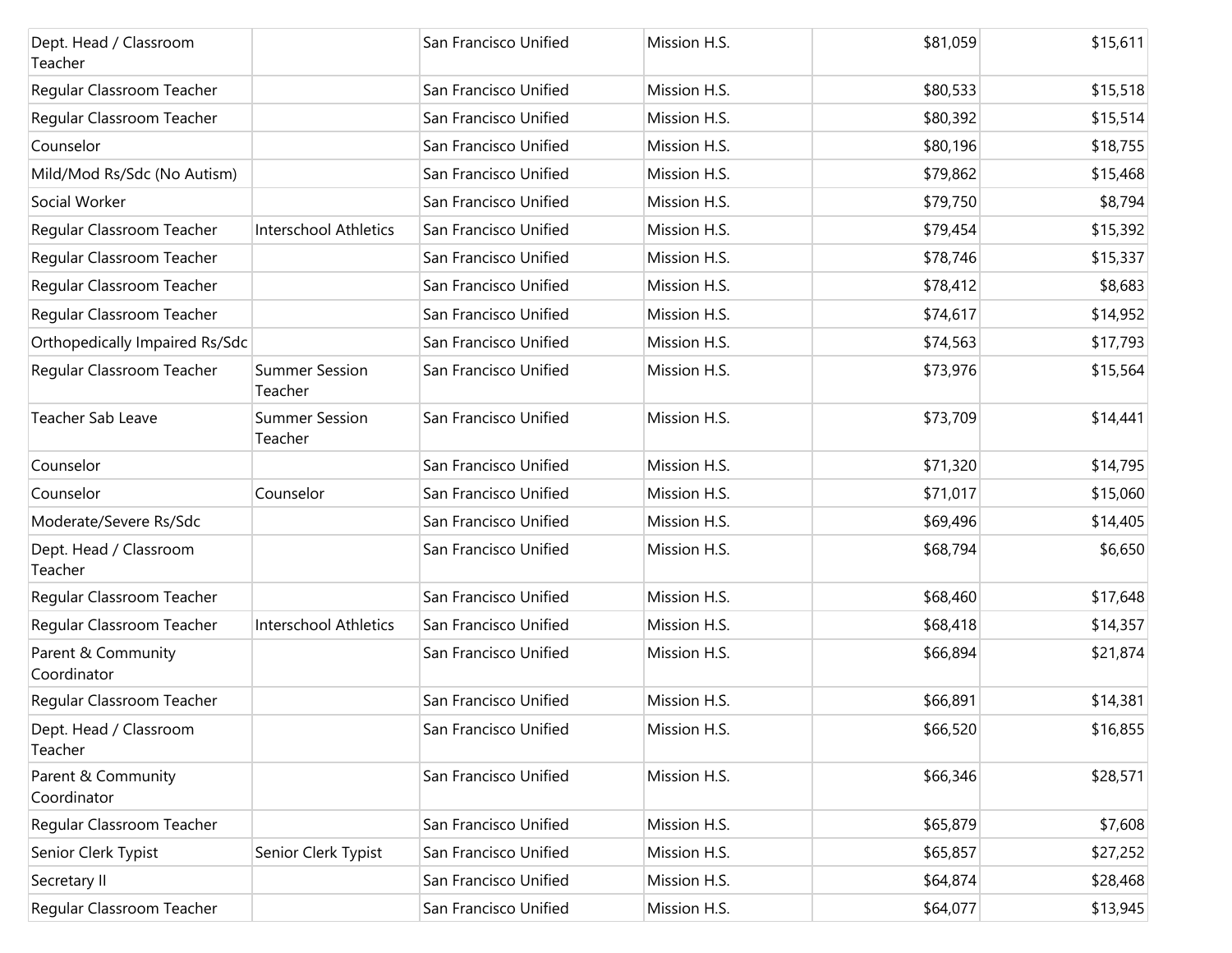| Regular Classroom Teacher | <b>Summer Session</b><br>Teacher                              | San Francisco Unified | Mission H.S. | \$63,143 | \$14,490 |
|---------------------------|---------------------------------------------------------------|-----------------------|--------------|----------|----------|
| Regular Classroom Teacher | <b>Summer Session</b><br>Teacher                              | San Francisco Unified | Mission H.S. | \$62,880 | \$13,804 |
| Regular Classroom Teacher | <b>Summer Session</b><br>Teacher                              | San Francisco Unified | Mission H.S. | \$62,134 | \$13,745 |
| Regular Classroom Teacher |                                                               | San Francisco Unified | Mission H.S. | \$61,549 | \$13,696 |
| Regular Classroom Teacher | <b>Summer Session</b><br>Teacher                              | San Francisco Unified | Mission H.S. | \$61,095 | \$13,651 |
| Regular Classroom Teacher | Literacy Coach - Tsa                                          | San Francisco Unified | Mission H.S. | \$61,052 | \$13,783 |
| Regular Classroom Teacher |                                                               | San Francisco Unified | Mission H.S. | \$60,561 | \$16,269 |
| Counselor                 |                                                               | San Francisco Unified | Mission H.S. | \$60,499 | \$13,764 |
| Regular Classroom Teacher |                                                               | San Francisco Unified | Mission H.S. | \$60,031 | \$13,519 |
| Custodian                 |                                                               | San Francisco Unified | Mission H.S. | \$59,901 | \$20,933 |
| Regular Classroom Teacher | <b>Summer Session</b><br>Teacher                              | San Francisco Unified | Mission H.S. | \$59,586 | \$13,526 |
| Regular Classroom Teacher |                                                               | San Francisco Unified | Mission H.S. | \$59,451 | \$13,502 |
| Teacher Sab Leave         | Regular Classroom<br>Teacher                                  | San Francisco Unified | Mission H.S. | \$59,385 | \$13,522 |
| <b>Teacher Sab Leave</b>  |                                                               | San Francisco Unified | Mission H.S. | \$59,207 | \$13,503 |
| Moderate/Severe Rs/Sdc    |                                                               | San Francisco Unified | Mission H.S. | \$58,976 | \$13,419 |
| Regular Classroom Teacher |                                                               | San Francisco Unified | Mission H.S. | \$58,368 | \$13,556 |
| Custodian                 |                                                               | San Francisco Unified | Mission H.S. | \$58,095 | \$21,550 |
| Regular Classroom Teacher |                                                               | San Francisco Unified | Mission H.S. | \$58,094 | \$13,391 |
| Regular Classroom Teacher |                                                               | San Francisco Unified | Mission H.S. | \$57,891 | \$13,326 |
| Moderate/Severe Rs/Sdc    | Sped Ia Sh - All Impair,<br>Special Ed Extended<br>School Yr. | San Francisco Unified | Mission H.S. | \$57,648 | \$13,050 |
| Esl Teacher               | <b>Summer Session</b><br>Teacher                              | San Francisco Unified | Mission H.S. | \$57,638 | \$9,792  |
| Eld Classroom Teacher     |                                                               | San Francisco Unified | Mission H.S. | \$57,199 | \$15,964 |
| Mild/Moderate Rs/Sdc      | Special Ed Extended<br>School Yr.                             | San Francisco Unified | Mission H.S. | \$57,176 | \$16,129 |
| Custodian                 |                                                               | San Francisco Unified | Mission H.S. | \$56,979 | \$21,164 |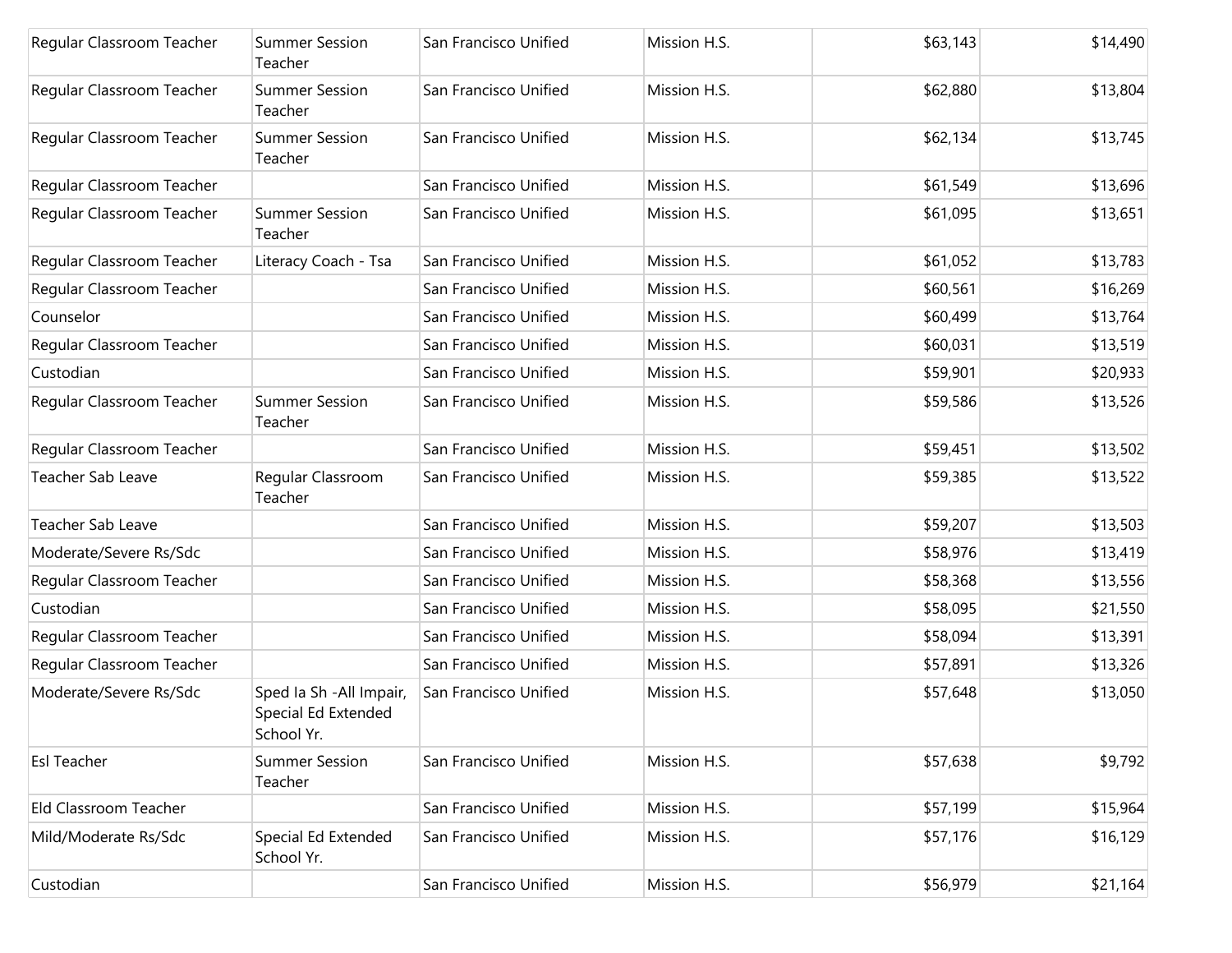| Custodian                                            |                                                                      | San Francisco Unified | Mission H.S. | \$56,790 | \$26,858 |
|------------------------------------------------------|----------------------------------------------------------------------|-----------------------|--------------|----------|----------|
| Peer Resource Teacher                                |                                                                      | San Francisco Unified | Mission H.S. | \$56,094 | \$13,166 |
| Regular Classroom Teacher                            |                                                                      | San Francisco Unified | Mission H.S. | \$55,641 | \$13,128 |
| Regular Classroom Teacher                            | Secondary Music<br>Teacher                                           | San Francisco Unified | Mission H.S. | \$55,456 | \$16,554 |
| Regular Classroom Teacher                            |                                                                      | San Francisco Unified | Mission H.S. | \$55,339 | \$13,099 |
| Regular Classroom Teacher                            |                                                                      | San Francisco Unified | Mission H.S. | \$55,082 | \$13,068 |
| Custodian                                            |                                                                      | San Francisco Unified | Mission H.S. | \$55,004 | \$29,201 |
| Regular Classroom Teacher                            |                                                                      | San Francisco Unified | Mission H.S. | \$54,452 | \$13,619 |
| Moderate/Severe Rs/Sdc                               | Sped Ia Sh - All Impair,<br>Special Ed Extended<br>School Yr.        | San Francisco Unified | Mission H.S. | \$54,021 | \$12,519 |
| Custodian                                            |                                                                      | San Francisco Unified | Mission H.S. | \$53,488 | \$16,212 |
| Custodian                                            |                                                                      | San Francisco Unified | Mission H.S. | \$52,874 | \$20,831 |
| Com Rel Spec-Multiple Services Interschool Athletics |                                                                      | San Francisco Unified | Mission H.S. | \$50,855 | \$10,377 |
| Regular Classroom Teacher                            | Prop "A "Sub Teacher,<br>Day To Day Sub<br><b>Teacher Retired</b>    | San Francisco Unified | Mission H.S. | \$50,194 | \$547    |
| Mild/Mod Rs/Sdc (No Autism)                          | Specialized Phys<br>Health Care-D, Special<br>Ed Extended School Yr. | San Francisco Unified | Mission H.S. | \$48,972 | \$12,132 |
| Regular Classroom Teacher                            |                                                                      | San Francisco Unified | Mission H.S. | \$48,126 | \$15,433 |
| Senior Clerk Typist                                  |                                                                      | San Francisco Unified | Mission H.S. | \$47,978 | \$27,980 |
| Regular Classroom Teacher                            |                                                                      | San Francisco Unified | Mission H.S. | \$47,778 | \$15,806 |
| Security-Campus                                      | Interschool Athletics,<br>Com Rel Spec - Student<br>Advisor          | San Francisco Unified | Mission H.S. | \$47,263 | \$7,635  |
| Regular Classroom Teacher                            |                                                                      | San Francisco Unified | Mission H.S. | \$46,523 | \$11,540 |
| Family Liaison                                       | Family Liaison                                                       | San Francisco Unified | Mission H.S. | \$45,956 | \$7,693  |
| Security-Campus                                      | Security-Campus                                                      | San Francisco Unified | Mission H.S. | \$45,806 | \$11,072 |
| Senior Clerk Typist                                  |                                                                      | San Francisco Unified | Mission H.S. | \$45,638 | \$19,058 |
| Regular Classroom Teacher                            |                                                                      | San Francisco Unified | Mission H.S. | \$45,508 | \$5,530  |
| Athletic Director                                    | Interschool Athletics                                                | San Francisco Unified | Mission H.S. | \$44,498 | \$4,589  |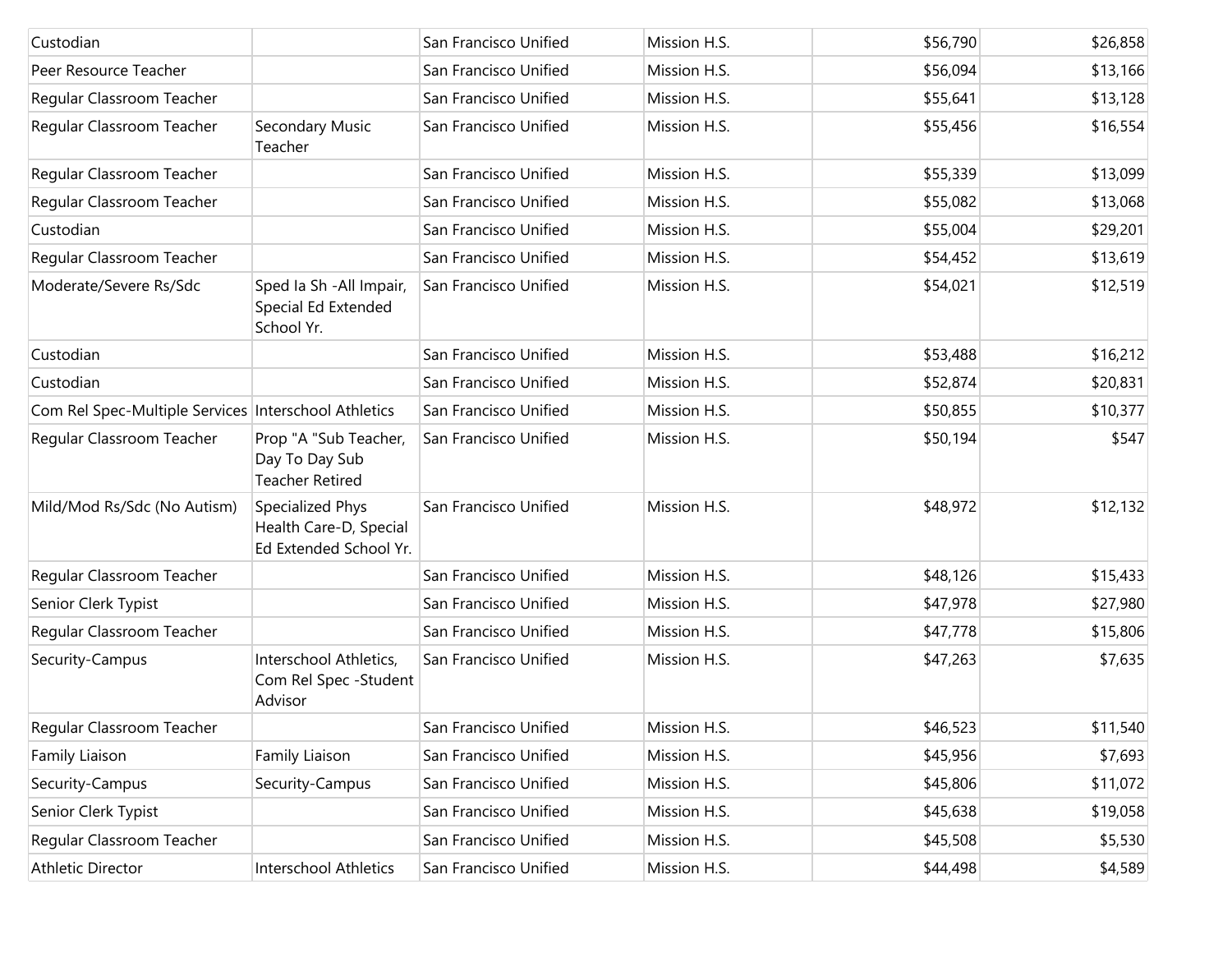| Dept. Head / Classroom<br>Teacher                   |                                                                                 | San Francisco Unified | Mission H.S. | \$43,805 | \$8,406  |
|-----------------------------------------------------|---------------------------------------------------------------------------------|-----------------------|--------------|----------|----------|
| Security-Campus                                     |                                                                                 | San Francisco Unified | Mission H.S. | \$43,626 | \$7,740  |
| Security-Campus                                     | Security-Campus                                                                 | San Francisco Unified | Mission H.S. | \$42,327 | \$7,835  |
| Security-Campus                                     | Security-Campus                                                                 | San Francisco Unified | Mission H.S. | \$40,656 | \$7,835  |
| Sped Ia Sh - All Impair                             | Sped la Sh - All Impair,<br>Sped Ia Sh - All Impair,<br>Sped Ia Sh - All Impair | San Francisco Unified | Mission H.S. | \$40,627 | \$7,645  |
| Sp/Ed. la Non-Sev H: All Impmt Sp/Ed. la Non-Sev H: | All Impmt, Inst/Aide<br>Second-Basic Skills                                     | San Francisco Unified | Mission H.S. | \$38,163 | \$7,834  |
| Sp/Ed. la Non-Sev H: All Impmt Sp/Ed. la Non-Sev H: | All Impmt                                                                       | San Francisco Unified | Mission H.S. | \$37,689 | \$7,834  |
| Regular Classroom Teacher                           |                                                                                 | San Francisco Unified | Mission H.S. | \$36,537 | \$7,856  |
| Regular Classroom Teacher                           | <b>Summer Session</b><br>Teacher                                                | San Francisco Unified | Mission H.S. | \$36,003 | \$7,760  |
| Security-Campus                                     |                                                                                 | San Francisco Unified | Mission H.S. | \$35,314 | \$7,645  |
| Sped Para Community Access/T                        | Sped Para Community<br>Access/T                                                 | San Francisco Unified | Mission H.S. | \$34,666 | \$7,882  |
| Sped Ia Sh - All Impair                             | Sped Para Community<br>Access/T                                                 | San Francisco Unified | Mission H.S. | \$34,640 | \$10,519 |
| Sped Para Community Access/T                        | Sped Para Community<br>Access/T                                                 | San Francisco Unified | Mission H.S. | \$34,639 | \$7,882  |
| Sped Para Community Access/T Sped Para Community    | Access/T                                                                        | San Francisco Unified | Mission H.S. | \$33,929 | \$7,835  |
| Soar Para                                           | Instructional Aide II<br>Spec Ed, Sped Ia Sh -<br>All Impair, Custodian         | San Francisco Unified | Mission H.S. | \$33,745 | \$6,648  |
| Sped Para Community Access/T Sped Para Community    | Access/T                                                                        | San Francisco Unified | Mission H.S. | \$33,680 | \$0      |
| Specialized Phys Health Care-D                      | Sped Para Community<br>Access/T                                                 | San Francisco Unified | Mission H.S. | \$32,802 | \$10,977 |
| Regular Classroom Teacher                           |                                                                                 | San Francisco Unified | Mission H.S. | \$32,541 | \$7,406  |
| Mild/Moderate Rs/Sdc                                |                                                                                 | San Francisco Unified | Mission H.S. | \$32,061 | \$10,862 |
| Soar Para                                           | Interschool Athletics,<br>Sped Ia Sh - All Impair                               | San Francisco Unified | Mission H.S. | \$32,023 | \$0      |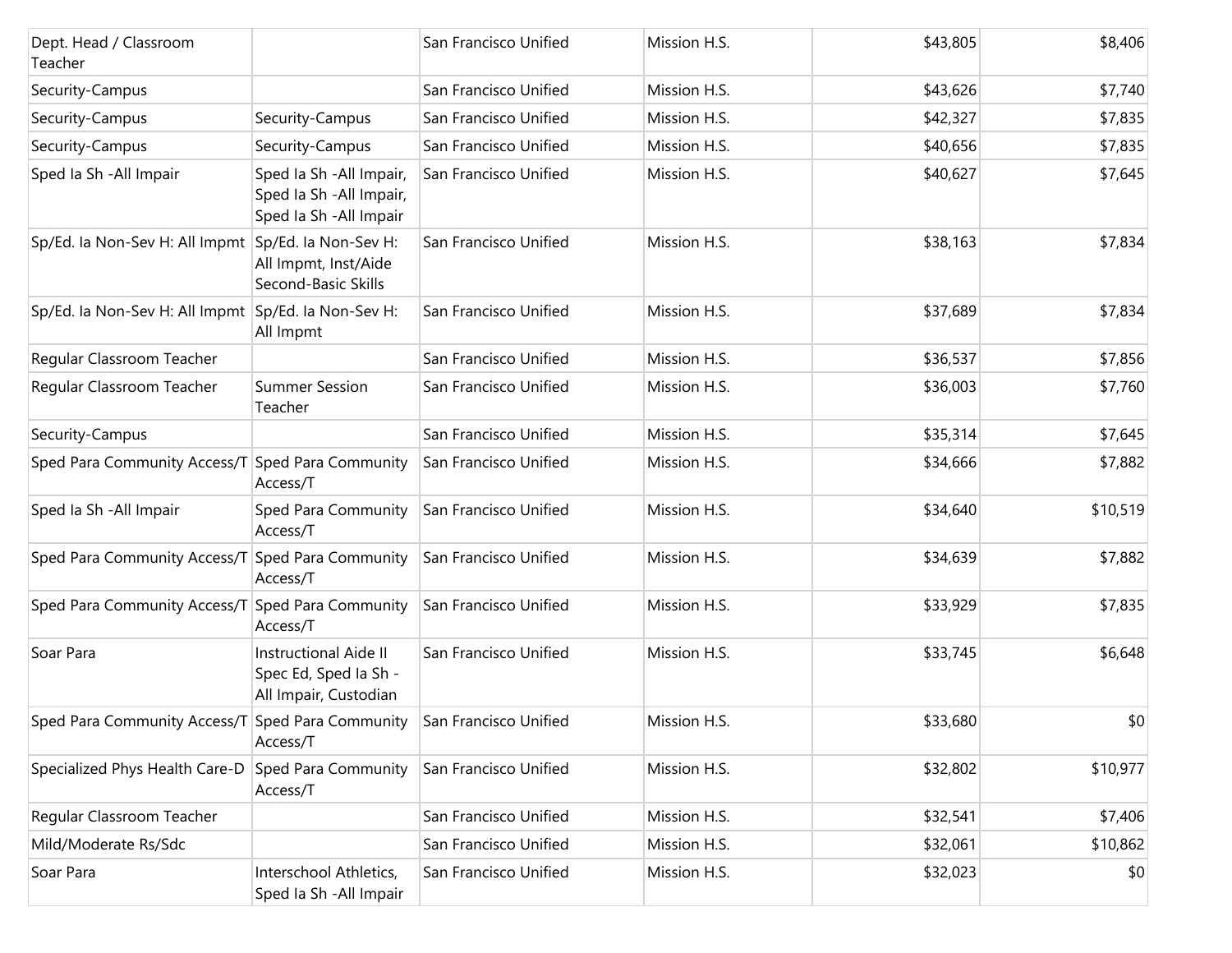| Specialized Phys Health Care<br>Pro              | Sped Para Community<br>Access/T                                                 | San Francisco Unified | Mission H.S. | \$31,892 | \$7,811  |
|--------------------------------------------------|---------------------------------------------------------------------------------|-----------------------|--------------|----------|----------|
| Sped Ia Sh - All Impair                          | Sped la Sh - All Impair,<br>Sped la Sh - All Impair,<br>Sped Ia Sh - All Impair | San Francisco Unified | Mission H.S. | \$31,771 | \$7,795  |
| Mild/Moderate Rs/Sdc                             |                                                                                 | San Francisco Unified | Mission H.S. | \$31,617 | \$3,446  |
| Moderate/Severe Rs/Sdc                           | Sped Ia Sh - All Impair                                                         | San Francisco Unified | Mission H.S. | \$31,198 | \$9,114  |
| Sped Ia Sh - All Impair                          | Sped la Sh - All Impair                                                         | San Francisco Unified | Mission H.S. | \$30,418 | \$7,834  |
| Sped Ia Sh - All Impair                          |                                                                                 | San Francisco Unified | Mission H.S. | \$30,376 | \$7,740  |
| Sped Ia Sh - All Impair                          | Sped Ia Sh - All Impair                                                         | San Francisco Unified | Mission H.S. | \$30,348 | \$7,207  |
| Regular Classroom Teacher                        |                                                                                 | San Francisco Unified | Mission H.S. | \$30,052 | \$5,648  |
| Mild/Moderate Rs/Sdc                             |                                                                                 | San Francisco Unified | Mission H.S. | \$29,330 | \$6,622  |
| Moderate/Severe Rs/Sdc                           |                                                                                 | San Francisco Unified | Mission H.S. | \$29,293 | \$7,117  |
| Security-Campus                                  | <b>Interschool Athletics</b>                                                    | San Francisco Unified | Mission H.S. | \$29,219 | \$3,864  |
| Specialized Phys Health Care-D                   | Sped la Sh - All Impair                                                         | San Francisco Unified | Mission H.S. | \$28,639 | \$7,692  |
| Sped Para Community Access/T Sped Para Community | Access/T                                                                        | San Francisco Unified | Mission H.S. | \$28,115 | \$997    |
| Sped Para Community Access/T                     |                                                                                 | San Francisco Unified | Mission H.S. | \$27,921 | \$7,692  |
| Sped Ia Sh - All Impair                          | Sped Ia Sh - All Impair                                                         | San Francisco Unified | Mission H.S. | \$27,733 | \$0      |
| Sped Para Community Access/T                     | Sped Para Community<br>Access/T                                                 | San Francisco Unified | Mission H.S. | \$27,634 | \$7,692  |
| Sped Ia Sh - All Impair                          |                                                                                 | San Francisco Unified | Mission H.S. | \$27,553 | \$7,740  |
| Sped Ia Sh - All Impair                          | Sped Ia Sh - All Impair                                                         | San Francisco Unified | Mission H.S. | \$27,353 | \$0      |
| Mild/Moderate Rs/Sdc                             |                                                                                 | San Francisco Unified | Mission H.S. | \$26,764 | \$13,774 |
| Sp/Ed. la Non-Sev H: All Impmt                   |                                                                                 | San Francisco Unified | Mission H.S. | \$26,563 | \$7,692  |
| Sped Para Community Access/T Sped Para Community | Access/T                                                                        | San Francisco Unified | Mission H.S. | \$26,510 | \$7,437  |
| Sped Para Community Access/T                     | Sped Para Community<br>Access/T                                                 | San Francisco Unified | Mission H.S. | \$26,407 | \$6,648  |
| Sped Ia Sh - All Impair                          | Sped Ia Sh - All Impair                                                         | San Francisco Unified | Mission H.S. | \$26,355 | \$7,858  |
| Sp/Ed. la Non-Sev H: All Impmt                   |                                                                                 | San Francisco Unified | Mission H.S. | \$25,787 | \$10,977 |
| Sped Ia Sh - All Impair                          | Sped Ia Sh - All Impair                                                         | San Francisco Unified | Mission H.S. | \$25,462 | \$7,645  |
| Sped Ia Sh - All Impair                          | Sped la Sh - All Impair                                                         | San Francisco Unified | Mission H.S. | \$25,206 | \$7,605  |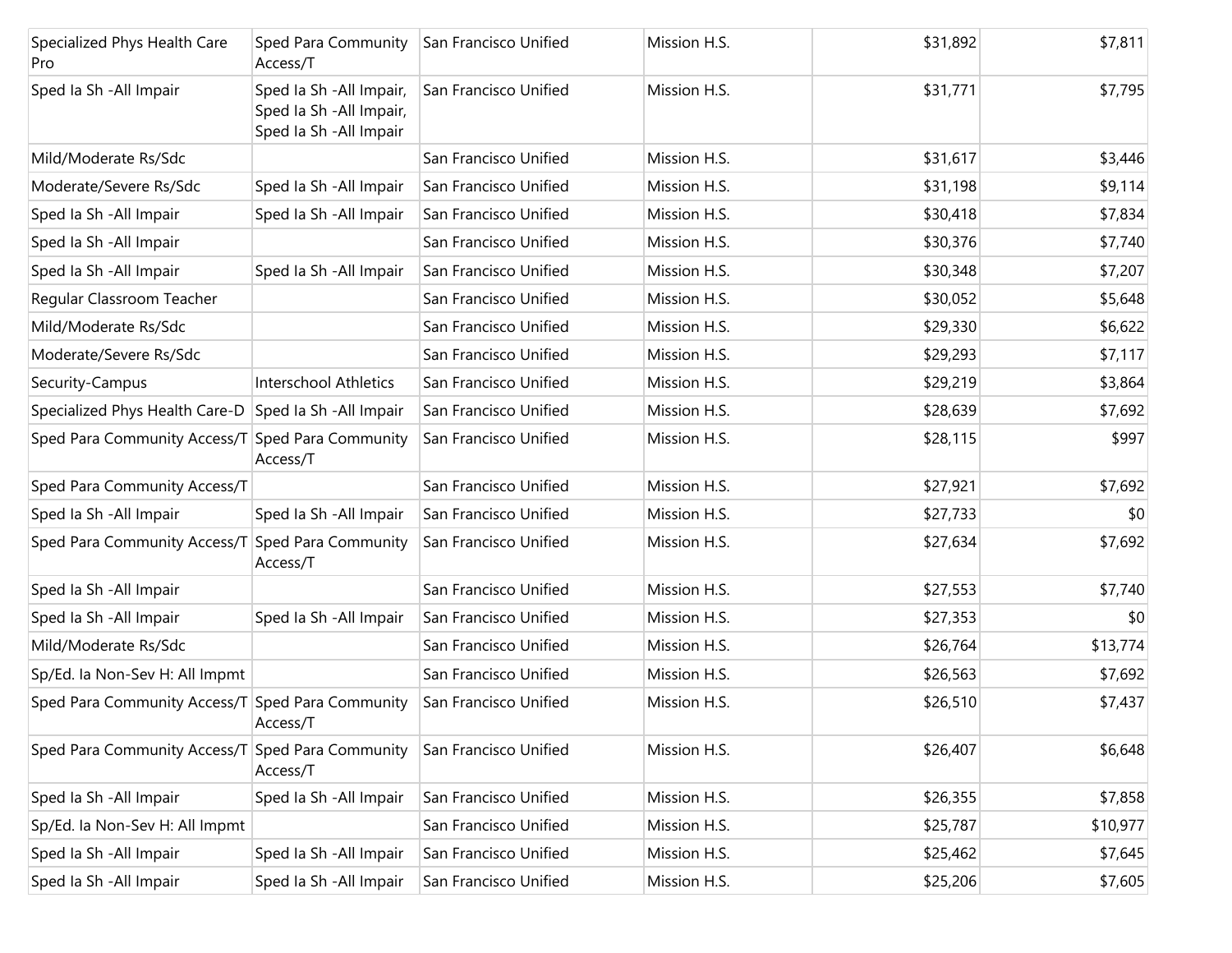| Sped Para Community Access/T Instructional Aide II | Spec Ed, Instructional<br>Aide II, Sped Para<br>Community Access/T | San Francisco Unified | Mission H.S. | \$25,144 | \$475   |
|----------------------------------------------------|--------------------------------------------------------------------|-----------------------|--------------|----------|---------|
| Regular Classroom Teacher                          |                                                                    | San Francisco Unified | Mission H.S. | \$24,863 | \$5,304 |
| Sped Ia Sh - All Impair                            |                                                                    | San Francisco Unified | Mission H.S. | \$24,323 | \$7,312 |
| Regular Classroom Teacher                          |                                                                    | San Francisco Unified | Mission H.S. | \$24,023 | \$5,158 |
| Sp/Ed. la Non-Sev H: All Impmt                     |                                                                    | San Francisco Unified | Mission H.S. | \$23,782 | \$7,645 |
| Counselor                                          |                                                                    | San Francisco Unified | Mission H.S. | \$23,768 | \$5,130 |
| Regular Classroom Teacher                          |                                                                    | San Francisco Unified | Mission H.S. | \$22,140 | \$4,956 |
| Regular Classroom Teacher                          | <b>Interschool Athletics</b>                                       | San Francisco Unified | Mission H.S. | \$20,376 | \$4,573 |
| Regular Classroom Teacher                          | Regular Classroom<br>Teacher                                       | San Francisco Unified | Mission H.S. | \$17,600 | \$4,470 |
| Regular Classroom Teacher                          | Day-To-Day Sub                                                     | San Francisco Unified | Mission H.S. | \$15,253 | \$3,993 |
| Soar Para                                          | <b>Bilingual Classroom</b><br>Teacher                              | San Francisco Unified | Mission H.S. | \$14,841 | \$503   |
| Sped Ia Sh - All Impair                            | Regular Classroom<br>Teacher                                       | San Francisco Unified | Mission H.S. | \$13,778 | \$1,004 |
| Sped Ia Sh - All Impair                            |                                                                    | San Francisco Unified | Mission H.S. | \$10,607 | \$4,613 |
| <b>Interschool Athletics</b>                       |                                                                    | San Francisco Unified | Mission H.S. | \$7,383  | \$0     |
| Sped Ia Sh - All Impair                            | Instructional Aide II<br>Spec Ed                                   | San Francisco Unified | Mission H.S. | \$6,715  | \$0     |
| Regular Classroom Teacher                          |                                                                    | San Francisco Unified | Mission H.S. | \$5,478  | \$1,878 |
| Sped la Sh - All Impair                            |                                                                    | San Francisco Unified | Mission H.S. | \$5,370  | \$2,097 |
| <b>Interschool Athletics</b>                       | Mild/Moderate Rs/Sdc,<br>Homebound / Hospital<br>Services Teacher  | San Francisco Unified | Mission H.S. | \$5,016  | \$330   |
| Interschool Athletics                              |                                                                    | San Francisco Unified | Mission H.S. | \$4,653  | \$0     |
| Interschool Athletics                              |                                                                    | San Francisco Unified | Mission H.S. | \$3,607  | \$0     |
| <b>Interschool Athletics</b>                       |                                                                    | San Francisco Unified | Mission H.S. | \$3,577  | \$0     |
| Regular Classroom Teacher                          |                                                                    | San Francisco Unified | Mission H.S. | \$3,143  | \$0     |
| Interschool Athletics                              |                                                                    | San Francisco Unified | Mission H.S. | \$2,868  | \$0     |
| Interschool Athletics                              |                                                                    | San Francisco Unified | Mission H.S. | \$2,495  | \$0     |
| <b>Interschool Athletics</b>                       |                                                                    | San Francisco Unified | Mission H.S. | \$2,441  | \$0     |